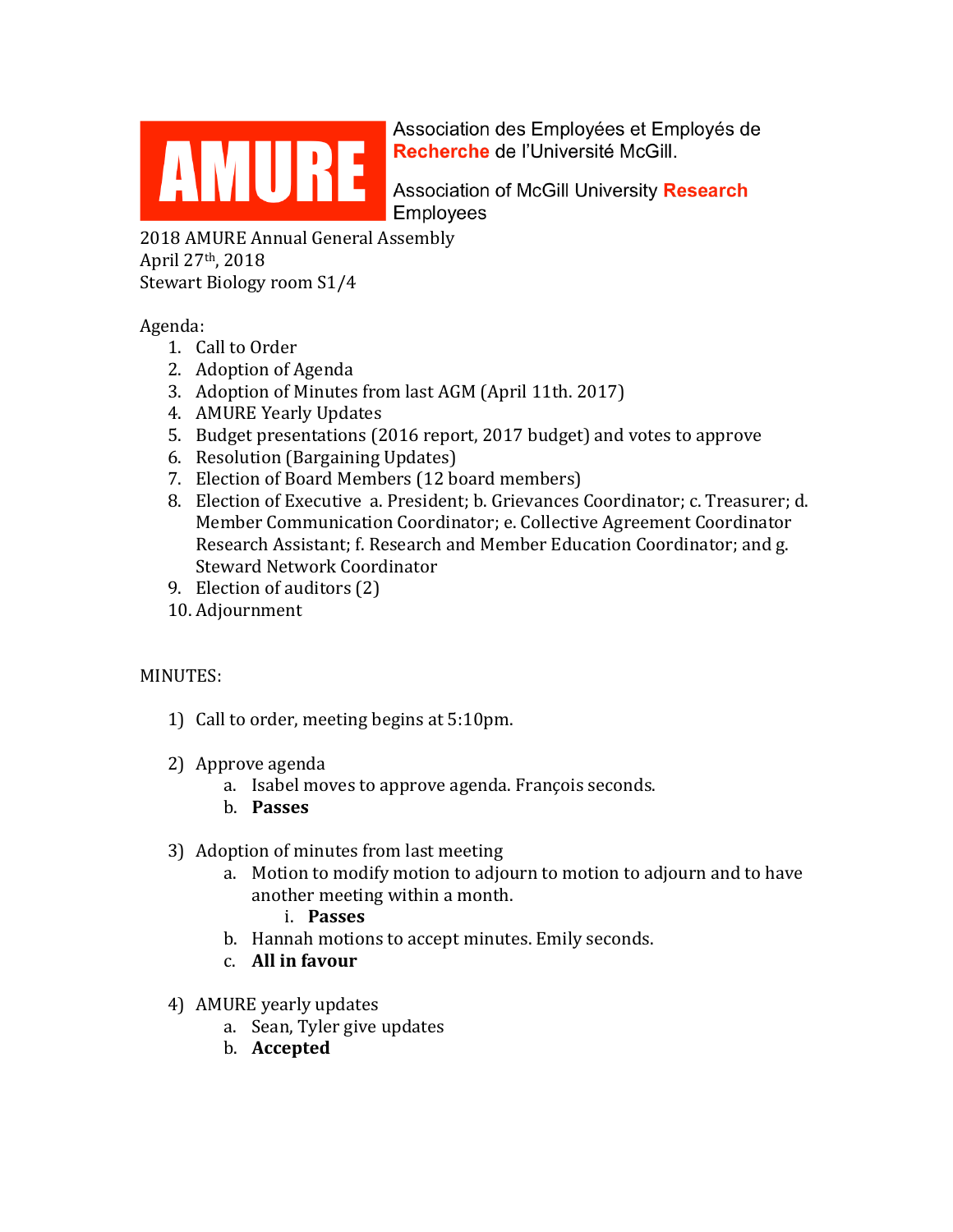### 5) Budget presentations

a. 2017 Budget review

# **Proposed Budget FY2017**

**AMURE/AERUM**

**January 2017-December 2017**

| <b>Revenues</b>                       | <b>PROPOSED</b> | <b>ACTUAL</b> |
|---------------------------------------|-----------------|---------------|
|                                       |                 |               |
| Dues (local dues 0.4%)                | \$141,600.00    | \$193,246.29  |
| McGill contribution to liberations**  | \$49,000.00     | \$61,592.30   |
| Interest                              | \$1,800.00      | \$2,493.05    |
| Saving**                              | \$0.00          | \$0.00        |
| <b>Total Revenue</b>                  | \$192,400.00    | \$257,331.64  |
|                                       |                 |               |
| <b>Expenses</b>                       |                 |               |
|                                       |                 |               |
| Promotional Items / Printed materials | \$1,000.00      | \$885.86      |
| <b>Executives and Employees (ADP)</b> | \$154,370.06    | \$122,768.56  |
| Meeting attend stipend                | \$17,540.00     | \$1,632.22    |
| Member meeting expense                | \$5,100.00      | \$2,471.42    |
| Grievance                             | \$1,500.00      | \$740.44      |
| <b>External union meeting</b>         | \$1,000.00      | \$986.29      |
| Amure member events                   | \$3,100.00      | \$1,833.43    |
| Office                                | \$8,450.00      | \$7,901.10    |
| Software                              | \$500.00        | \$0.00        |
| Solidarity funds                      | \$3,500.00      | \$2,683.73    |
| Translation                           | \$1,000.00      | \$375.30      |
| New web site                          | \$1,000.00      | \$0.00        |
| Legal obligation**                    | \$1,500.00      | \$924.91      |
| Library                               | \$1,000.00      | \$378.17      |
| Service**                             | \$18,000.00     | \$17,277.97   |
| New project                           | \$4,000.00      | \$4,062.64    |
| Unexpected expenses                   | \$1,000.00      | \$0.00        |
| Hardship fund                         | \$0.00          | \$651.00      |
| <b>Total Expenses</b>                 | \$223,560.06    | \$165,573.04  |

- i. Xavier motions to approve. Alfred seconds. **2017 Budget passes.**
- ii. Discussion. Isabelle proposes that in three months time we have a meeting to review the budget, with a copy sent around in advance. We said that we review the finances and would discuss this at the Finance committee.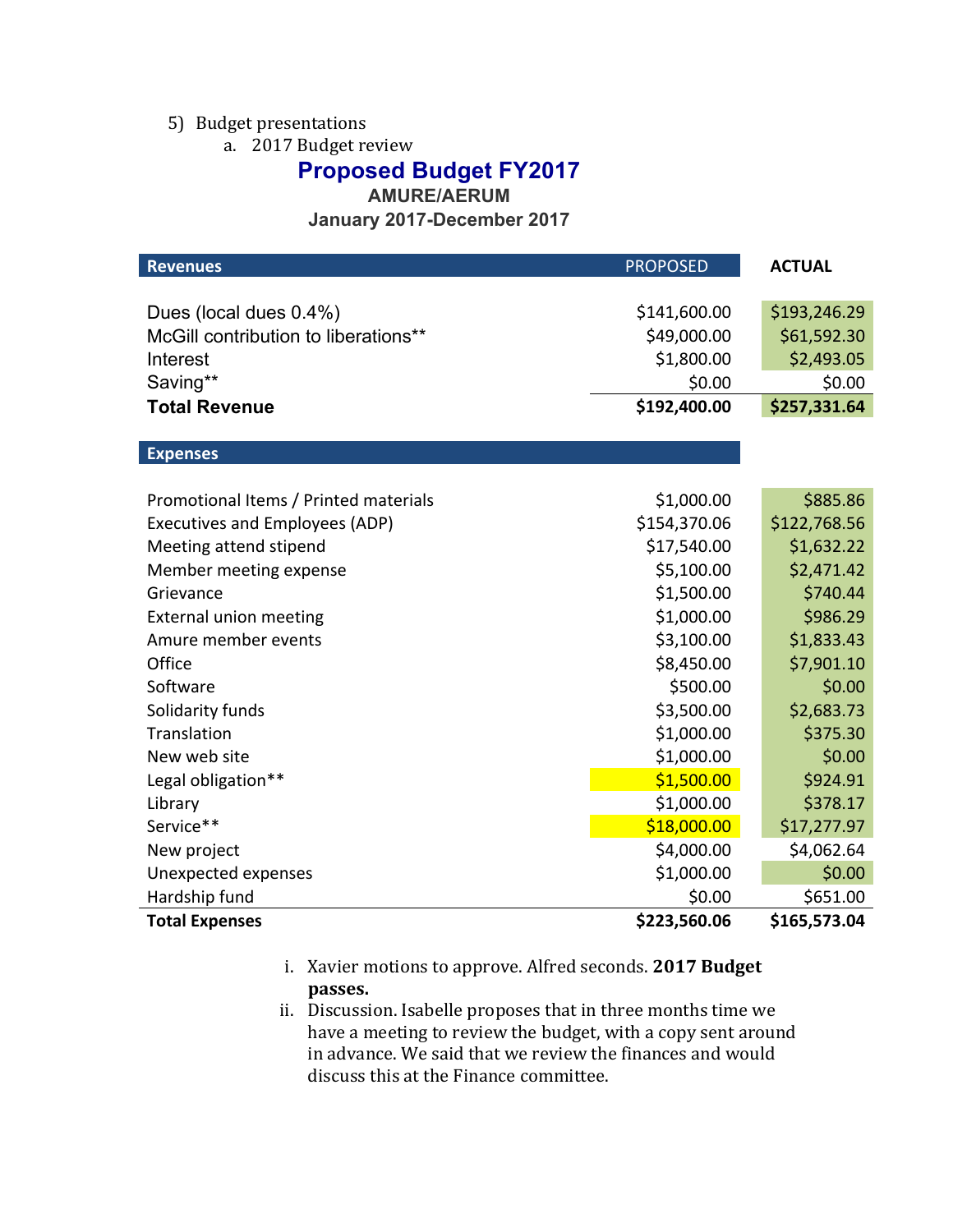## **Proposed Budget FY2018**

**AMURE/AERUM January 2018-December 2018**

| <b>Revenues</b>                                     | <b>PROPOSED</b>         |
|-----------------------------------------------------|-------------------------|
| Dues (0.4%)<br>McGill contribution to liberations** | 180,000.00<br>75,000.00 |
| Interest                                            | 2,400.00                |
| <b>Total Revenue</b>                                | 257,400.00              |
| <b>Expenses</b>                                     |                         |
|                                                     |                         |
| Promotional Items / Printed materials               | 1,500.00                |
| <b>Executives and Employees (ADP)</b>               | 161,390.06              |
| Meeting attend stipend                              | 17,540.00               |
| Member meeting expense                              | 5,600.00                |
| Grievance                                           | 2,000.00                |
| <b>External union meeting</b>                       | 5,000.00                |
| Amure member events                                 | 5,500.00                |
| Office                                              | 11,620.00               |
| Software                                            | 500.00                  |
| Solidarity funds                                    | 4,000.00                |
| Translation                                         | 1,000.00                |
| New web site                                        | 2,000.00                |
| Legal obligation                                    | 1,500.00                |
| Library                                             | 1,000.00                |
| <b>Register APRQ</b>                                | 600.00                  |
| Service                                             | 20,000.00               |
| New project                                         | 5,000.00                |
| Unexpected expenses                                 | 1,000.00                |
| Hardship fund                                       |                         |
| <b>Total Expenses</b>                               | 246,750.06              |

- b. 2018 Budget proposal
	- i. Motion for AMURE to pay an accountant to help audit the books and make sure that everything is correct, from 2011present.
		- 1. Sean moves, Tyler seconds.
		- 2. **Motion passes**
	- ii. Nicola moves to cap therapy offered by AMURE at \$1500 per member per year. Seconded.